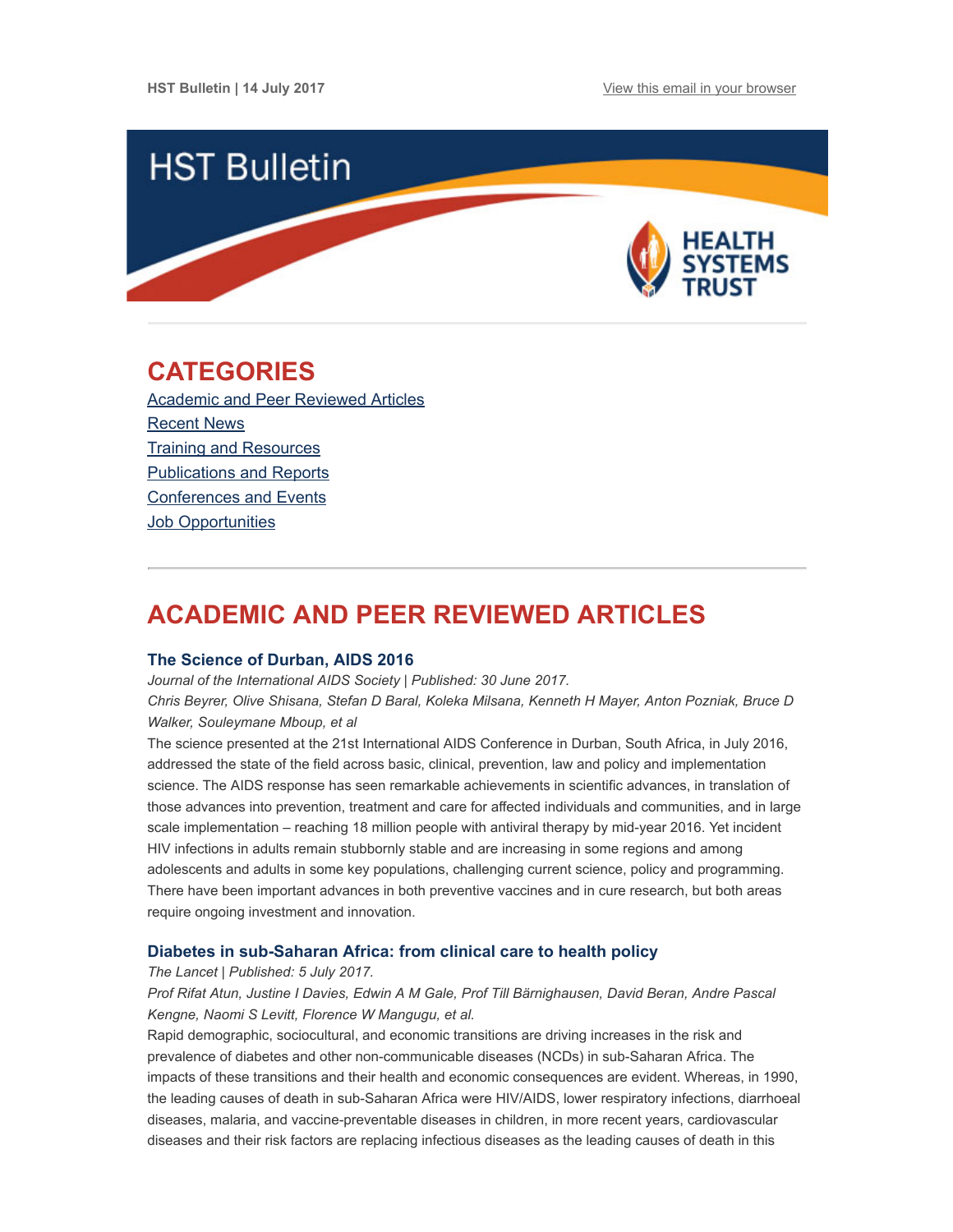region, and rates of increase of cardiovascular risk factors are predicted to be greater in sub-Saharan Africa than in other parts of the world.

## [Understanding](http://www.tandfonline.com/doi/full/10.1080/16549716.2017.1339533) how domestic health policy is integrated into foreign policy in South Africa: a case for accelerating access to antiretroviral medicines

Global Health Action | Published: 7 July 2017.

Simon Moeketsi Modisenyane, Stephen James Heinrich Hendricks, Harvey Fineberg South Africa, as an emerging middle-income country, is becoming increasingly influential in global health diplomacy (GHD). However, little empirical research has been conducted to inform arguments for the integration of domestic health into foreign policy by state and non-state actors. This study seeks to address this knowledge gap. It takes the form of an empirical case study which analyses how South Africa integrates domestic health into its foreign policy, using the lens of access to antiretroviral (ARV) medicines.

## [Evaluations](http://tropmedhealth.biomedcentral.com/articles/10.1186/s41182-017-0056-7) of training programs to improve human resource capacity for HIV, malaria, and TB control: a systematic scoping review of methods applied and outcomes assessed

Tropical Medicine and Health | Published: 1 July 2017. Shishi Wu, Imara Roychowdhury, Mishal Khan

Owing to the global health workforce crisis, more funding has been invested in strengthening human resources for health, particularly for HIV, tuberculosis, and malaria control; however, little is known about how these investments in training are evaluated. This paper examines how frequently HIV, malaria, and TB healthcare provider training programs have been scientifically evaluated, synthesizes information on the methods and outcome indicators used, and identifies evidence gaps for future evaluations to address.

## Big Data and Population Health: Focusing on the Health Impacts of the Social, Physical, and Economic [Environment.](http://journals.lww.com/epidem/Citation/publishahead/Big_Data_and_Population_Health___Focusing_on_the.98827.aspx)

Epidemiology | Published: 7 July 2017.

Howard Hu, Sandro Galea, Laura Rosella, David Henry

The growing abundance of data on the factors that produce health, and the capacity to link these to data from individuals, hold extraordinary promise for improving population health. Although public health is built on a long history of creatively using health data going back to the pioneering work of John Snow and William Farr, the full potential of contemporary rich data sources is not being fully realised. Instead, the impact of this revolution is being seen mainly in the burgeoning precision medicine agenda, globally, and through the Precision Medicine Initiative (PMI) in the U.S.A. In that context, linkage ofomics data to phenotypic information from health records is being exploited as new research platforms, with the hope that this will transform clinical practice. Similar momentum has not yet been achieved for the population health sciences.

#### Long-Acting Injectable [Antiretrovirals](http://www.avac.org/blog/long-acting-injectable-antiretrovirals-prep-will-tail-wag-drug) for PrEP: Will the tail wag the drug?

AVAC | Published: 7 June 2017.

#### Mark Mascolini, Emily Bass

A medicine you get only every two months to reduce your risk of acquiring HIV sounds like a great deal. And that could be an option in the future. But only if two big efficacy trials of long-acting injectable cabotegravir (CAB-LA) show that it is safe and effective. The strategy in question is one shot of this longacting antiretroviral (ARV) in the buttocks every 8 weeks. The questions the two trials are asking are whether this type of PrEP is safe and well tolerated and whether it will help shield trial participants women, men who have sex with men (MSM), and transgender women (TGW)—from HIV.

## Setting Performance Standards for a Cost-Effective Human [Immunodeficiency](https://academic.oup.com/ofid/article-lookup/doi/10.1093/ofid/ofx081) Virus Cure Strategy in South Africa

Open Forum Infectious Diseases | Published: 22 April 2017.

A David Paltiel, Amy Zheng, Milton C Weinstein, Melanie R Gaynes, Robin Wood, Kenneth A Freedberg , Paul E Sax, Rochelle P Walensky

Reports of a single case of human immunodeficiency virus (HIV) eradication suggest that elimination of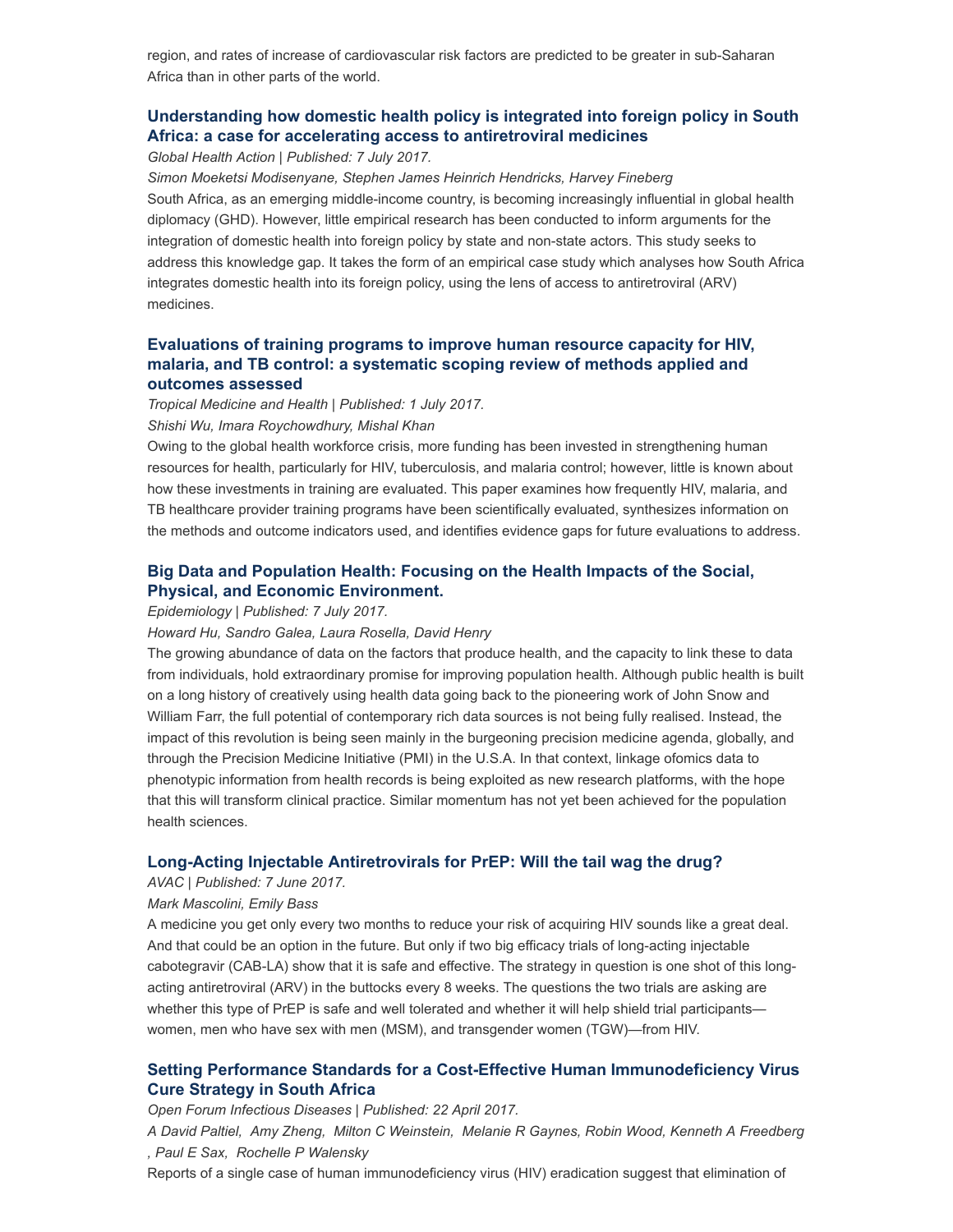HIV from individuals is possible. Anticipating both increased research funding and the development of effective, durable cure technologies, we describe the circumstances under which a cure might improve survival and be cost-effective in South Africa.

## Going [door-to-door](http://www.ingentaconnect.com/content/iuatld/pha/2017/00000007/00000002/art00007;jsessionid=72uad0iof2tlc.x-ic-live-02) to reach men and young people with HIV testing services to achieve the 90–90–90 treatment targets

Public Health Action | Published: 21 June 2017.

E Geoffroy, E Schell, J Jere, N Khozomba

[A study] to examine the effectiveness of door-to-door (DtD) testing in reaching young people and men in a remote, rural area with a high prevalence of human immunodeficiency virus (HIV) infection.

[\(Return](#page-0-1) to Top)

# <span id="page-2-0"></span>RECENT NEWS

#### How access to [knowledge](https://theconversation.com/how-access-to-knowledge-can-help-universal-health-coverage-become-a-reality-79126) can help universal health coverage become a reality

The Conversation | 29 June 2017.

The World Health Organisation's Director-General Dr. Tedros Ghebreyesus has set universal health coverage as one of the main priorities for his term. But Ghebreyesus's goal is a challenging one, especially for low and middle income countries which make up around 84% of the world's population. Yet they only have access to half the physicians and a quarter of the nurses that high income countries have access to.

## Essential [medicines](https://www.health-e.org.za/2017/07/06/essential-medication-shortage-gauteng-hospitals-clinics/) shortage hit Gauteng

Health-E News | 6 July 2017.

Gauteng hospitals and clinics are not receiving all the vital and essential medicines they need, with the problem being particularly bad on the East Rand.

## Why [competition](https://theconversation.com/why-competition-is-key-to-cutting-the-cost-of-cancer-drugs-in-south-africa-79768) is key to cutting the cost of cancer drugs in South Africa

The Conversation | 22 June 2017.

South Africa's Competition Commission has launched an investigation into excessive pricing by three major pharmaceutical companies that have the sole rights to distribute cancer drugs in the country.

## Dozens of [gynaecologists](http://bhekisisa.org/article/2017-07-10-00-could-mediation-cure-south-africas-medico-legal-woes) are expected to shut down this year. This could stop that.

Bhekisisa | 10 July 2017.

Skyrocketing medico-legal claims threaten to cripple South Africa's public and private health sectors as specialists face exorbitant litigation. Without drastic intervention, experts warn, health care could soon become unaffordable – or unavailable. Meanwhile, legal experts say mediation could be a solution hiding in plain sight.

## Support and [counselling](http://www.medicalbrief.co.za/archives/support-counselling-critical-helping-pregnant-women-adhere-art/) critical in helping pregnant women adhere to ART

Medical Brief | 5 July 2017.

Lack of social support after diagnosis and inadequate counselling were identified as key reasons for dropping out of HIV care after starting antiretroviral treatment during pregnancy, Malawian women living with HIV told researchers in a qualitative study.

## RIP [Prudence](https://www.health-e.org.za/2017/07/11/rip-prudence-mabele-iconic-aids-activist/) Mabele, iconic AIDS activist

#### Health-E News | 11 July 2017.

One of South Africa's key AIDS activists, Prudence Mabele, passed away this week from complications relating to tuberculosis. She reflected on her life in this interview with Health-e in late 2016.

#### [\(Return](#page-0-1) to Top)

# <span id="page-2-1"></span>TRAINING AND RESOURCES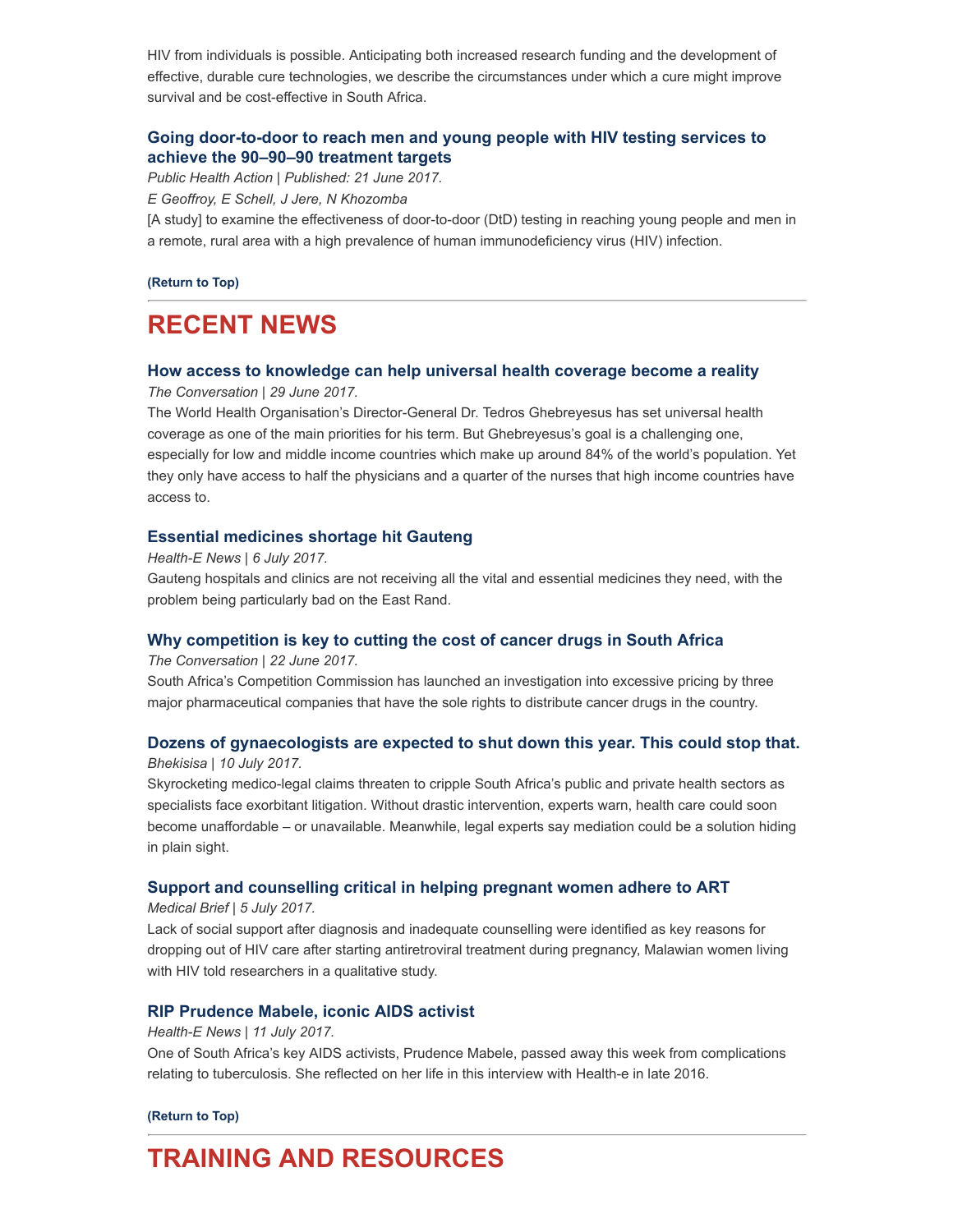#### **[GVADATA](http://gvadata.ch/)**

#### United Nations | 2017.

Across all international organizations, data is hard to find, rarely coordinated, search tools are limited in their range, and resources are often focused on single issues. Users have not had a platform from which to browse the full repository of data that exists. The aim of GVADATA is to radically transform this. The Geneva Data Portal allows users to search across information platforms by using variables such as Global Goals, thematic areas, organizations, and type of information. Databases, reports, factsheets, maps, country profiles, infographics, photos, videos, and more data formats are included. Information is also customized to suit certain users as new resources have been designed for the media, academia, and speechwriters. The value of Geneva Data is its power to cut through different fields, thematic areas, and mobilize all actors of International Geneva.

## Webinar: Developing [Gender-Sensitive](https://zoom.us/webinar/register/1340f384e02d565d34538d7d4481ef37) M&E Systems: A review of guidelines on how to integrate gender into an M&E framework and system assessment

#### MEASURE Evaluation | 3 August 2017.

Join MEASURE Evaluation for a webinar on developing gender-sensitive monitoring and evaluation (M&E) systems. The webinar will take place August 3 at 11:00am EDT (17:00 in South Africa) and will be led by MEASURE Evaluation's Samantha Herrera and Debra Prosnitz. In this webinar, the presenters will discuss the importance of applying a gender lens to M&E processes and structures and how to think about gender in the context of the development of an M&E system.

#### [\(Return](#page-0-1) to Top)

## <span id="page-3-0"></span>PUBLICATIONS AND REPORTS

## A Practical Guide To Implementing [Community-Based](http://www.sun.ac.za/english/faculty/healthsciences/paediatrics-and-child-health/Documents/SU%20HIV%20PREVENTION%20GUIDE_Website%20version_09%20JUne%202017.pdf) HIV-Prevention Services: Experiences shared and lessons learned from South Africa

Desmond Tutu TB Centre (DTTC) at Stellenbosch University | June 2017.

The guide, which includes case studies, tips, photographs, training materials and an accompanying video, was funded by the US Centres for Disease Control and Prevention (CDC). Each chapter focuses on a different aspect of implementation, from engaging with stakeholders and communities to how to set up teams and conduct HIV testing services that integrate important other services including screening for TB, sexually transmitted infections and non-communicable diseases.

#### [\(Return](#page-0-1) to Top)

## <span id="page-3-1"></span>CONFERENCES AND EVENTS

## Public talk: Intimate partner violence among pregnant women in [low-income](http://www.heard.org.za/news-post/public-talk-intimate-partner-violence-among-pregnant-women-in-low-income-countries/) countries – A case study of Rwanda

Thursday, 20 July 2017 HEARD, University of KwaZulu-Natal, Westville Campus, J Block, 4<sup>th</sup> Floor

#### 9th IAS [Conference](http://www.ias2017.org/) on HIV Science (IAS 2017)

23-26 July 2017 Palais des Congrès, 2 Place de la Porte Maillot, Paris, France

#### PHASA Conference 2017 (The Public Health [Association](http://www.phasaconference.org.za/) of South Africa)

4-7 September 2017 The Indaba Hotel, Spa and Conference Centre, Johannesburg, South Africa

Rural Health [Conference](http://ruralhealthconference.org.za/) 2017 22-25 September 2017